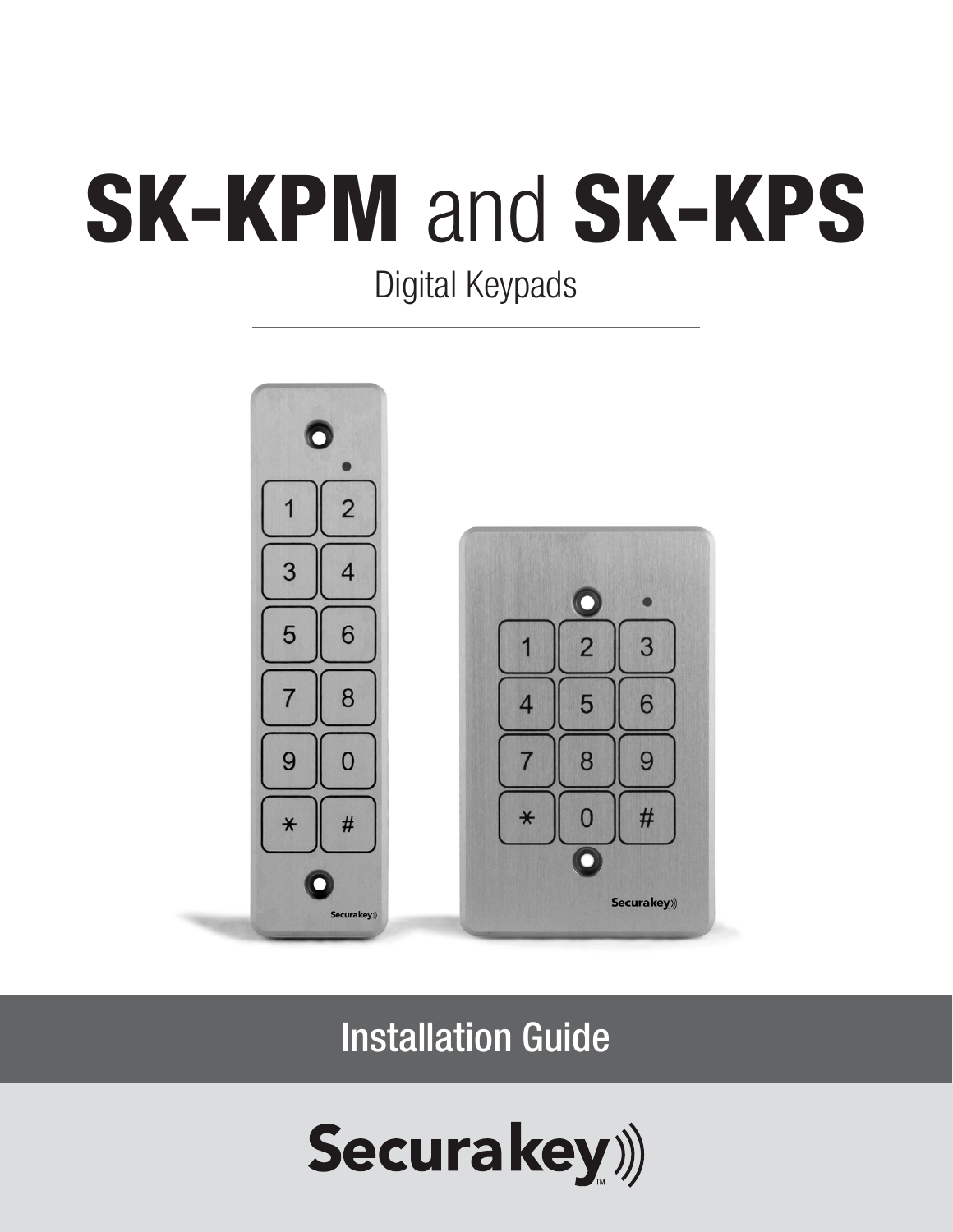### **USING A DIGITAL KEYPAD WITH SK-ACPE**

SK-ACPE has been designed to work with card readers, biometric identifiers and keypads that have an industrystandard Wiegand output. The SK-KPM is a weatherproof, narrow style keypad with a 26-bit Wiegand output that works very well with the SK-ACPE. The SK-KPS is a switchplate version that functions identically.

Keypads should only be used in place of card readers in applications where convenience is more important than security. PINs (Personal Identification Numbers) can easily be "stolen" by onlookers. Hackers can sometimes discover or guess at a valid PIN and use it improperly. And when your PIN has been stolen, you usually are not aware of it until it's too late.

#### **KEYPAD SECURITY GUIDELINES**

If you decide to use a keypad with the SK-ACPE, here are a few guidelines to follow:

- 1. The SK-ACPE sees card numbers and PINs exactly the same way. If you program your system so that card number "1" will work in every reader (including the keypad) then anyone can type "1" + "Enter" at the keypad and gain entrance. When using keypads and card readers in the same system, **do not make anyone a "Master User".**
- 2. If a user must have a card for use at some doors and a PIN for use at other doors, do not use his card number as his PIN. Enter the user into the User Manager database twice; the first time assign him to a card, the second time assign him to a PIN. (User Manager doesn't like seeing the same name twice. Use the person's middle initial in one entry but not in the other.)
- 3. Create one or more separate access groups for doors with keypads. Do not mix card readers and keypads in the same access group. If someone needs access to both card readers and keypads, put one of their identities in a card reader access group and their other identity (the one with the middle initial) in a keypad access group.
- 4. Short PINs are easier to guess than long ones. Make all PINs five digits long. (SK-ACPE will accept numbers up to 65,534.)
- 5. When people choose their own PINs they may choose one already in use or a PIN that is identical to a card number already enrolled in the system. It is always better for the system administrator to assign the PINs.
- 6. It is not desirable to have a block of valid PINs. Select PINs randomly. Do not make it easy for anyone who knows one PIN to guess another valid PIN.
- 7. Review the system transactions regularly to identify suspicious use of a PIN. Look for excessive usage (indicating that several people are using the same PIN), usage at odd hours and access violation usages.
- 8. Some applications call for a card reader and a keypad controlling the same opening. This can be configured for Card **OR** PIN, or configured for Card **PLUS** PIN. In either case, use a complete SK-ACPE for that opening, connecting the card reader to one side and the keypad to the other side of the panel.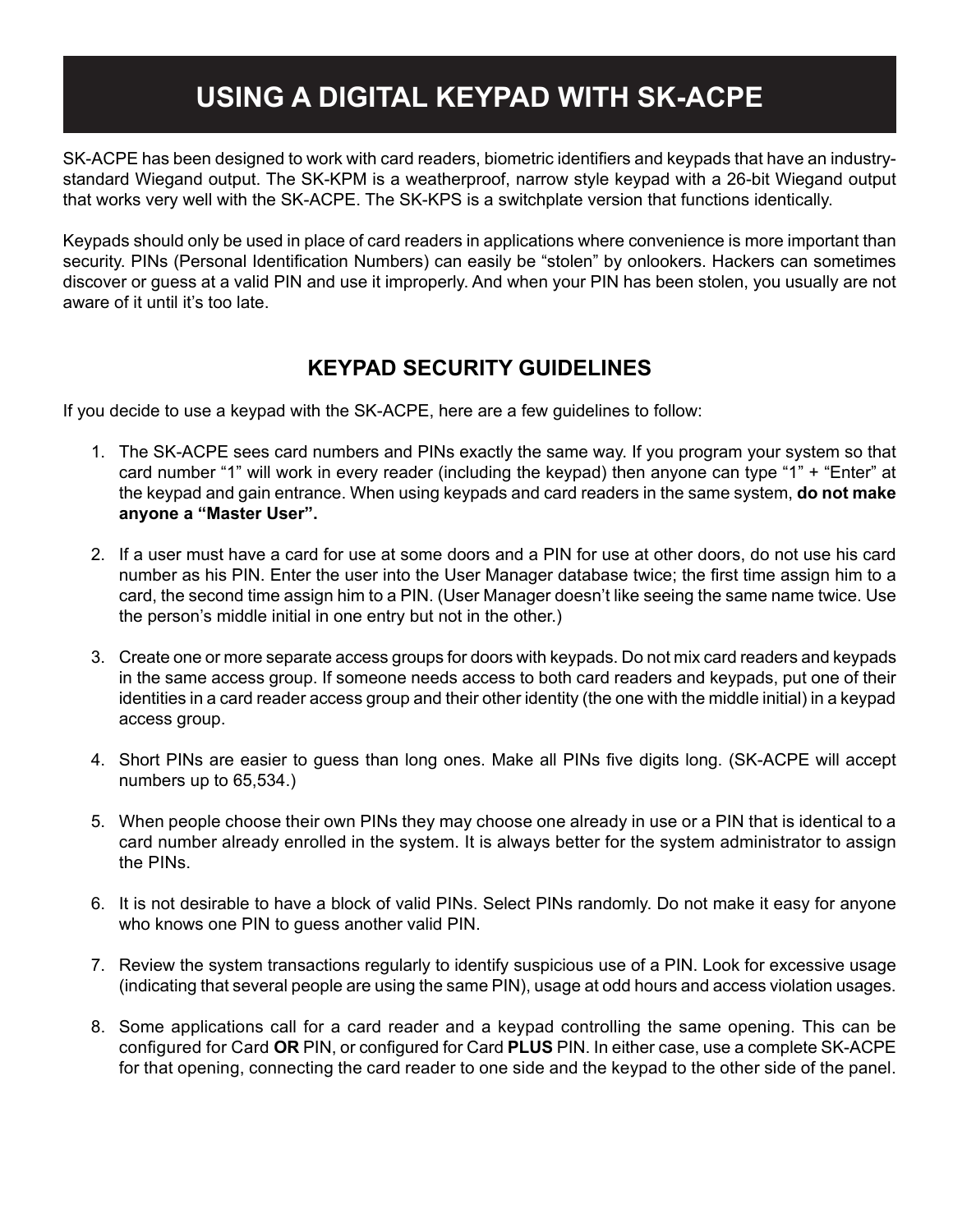#### **CARD PLUS PIN – DUAL CREDENTIAL SYSTEMS**

If you connect a card reader to one side of the SK-ACPE panel and a keypad to the other side of the panel, you can wire the electric lock or gate so that both a valid card and a valid PIN must be entered to gain access. Connect the latch control relays in series or parallel, as indicated below:





NOTES: Each valid access will appear as two valid access messages in SK-NET. Set the latch timers long enough to allow the user to present his card after entering his PIN and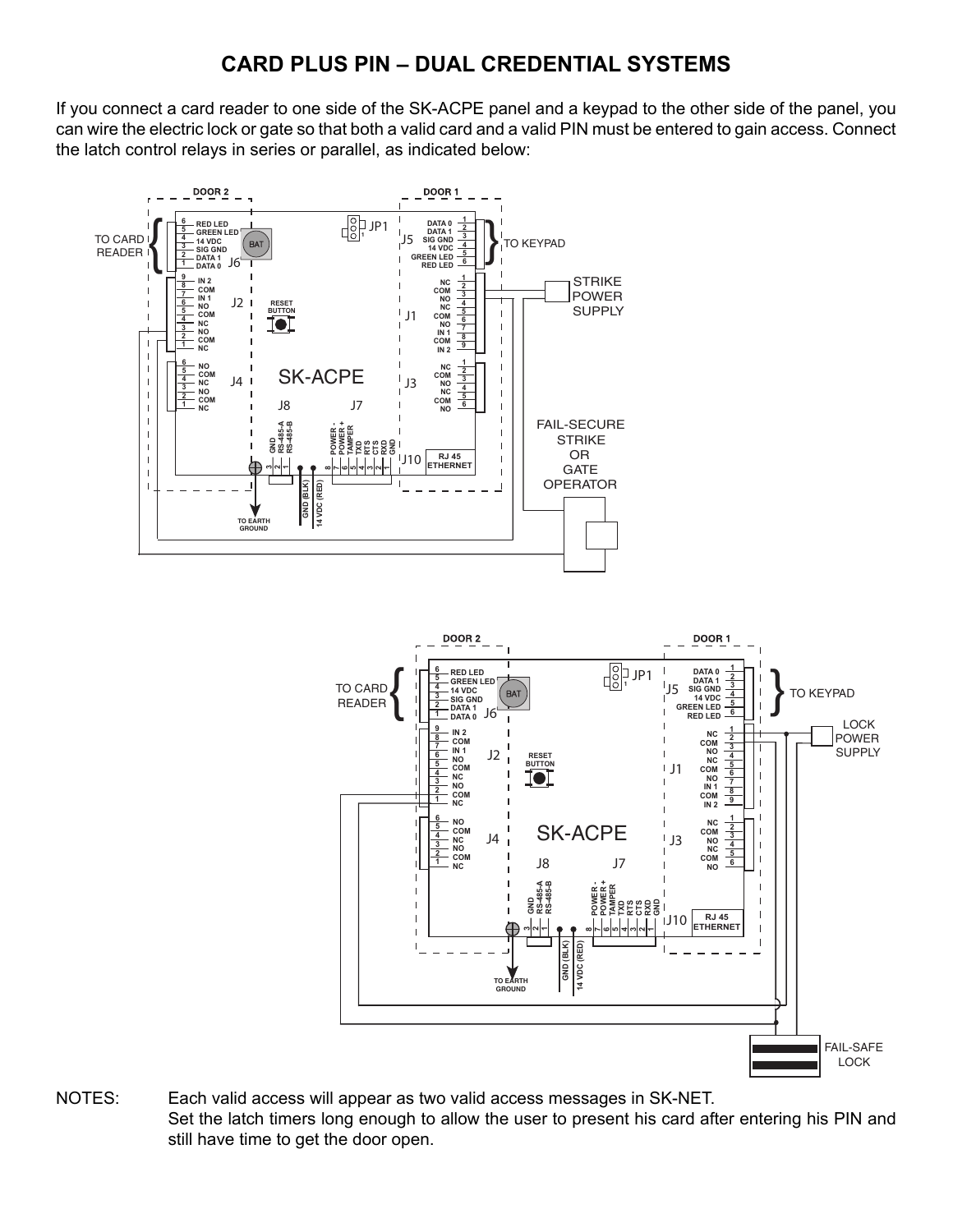#### **CARD** *OR* **PIN SYSTEMS**

For systems where either the card reader or the keypad can be used to unlock the door, connect the panel as indicated below. If door status is to be monitored, note the special Input wiring.



NOTES: Where dual-credential is required during just certain hours or days of the week, you may use the auxiliary output, defined as a "Time Zone" activated, to shunt either the keypad or the card reader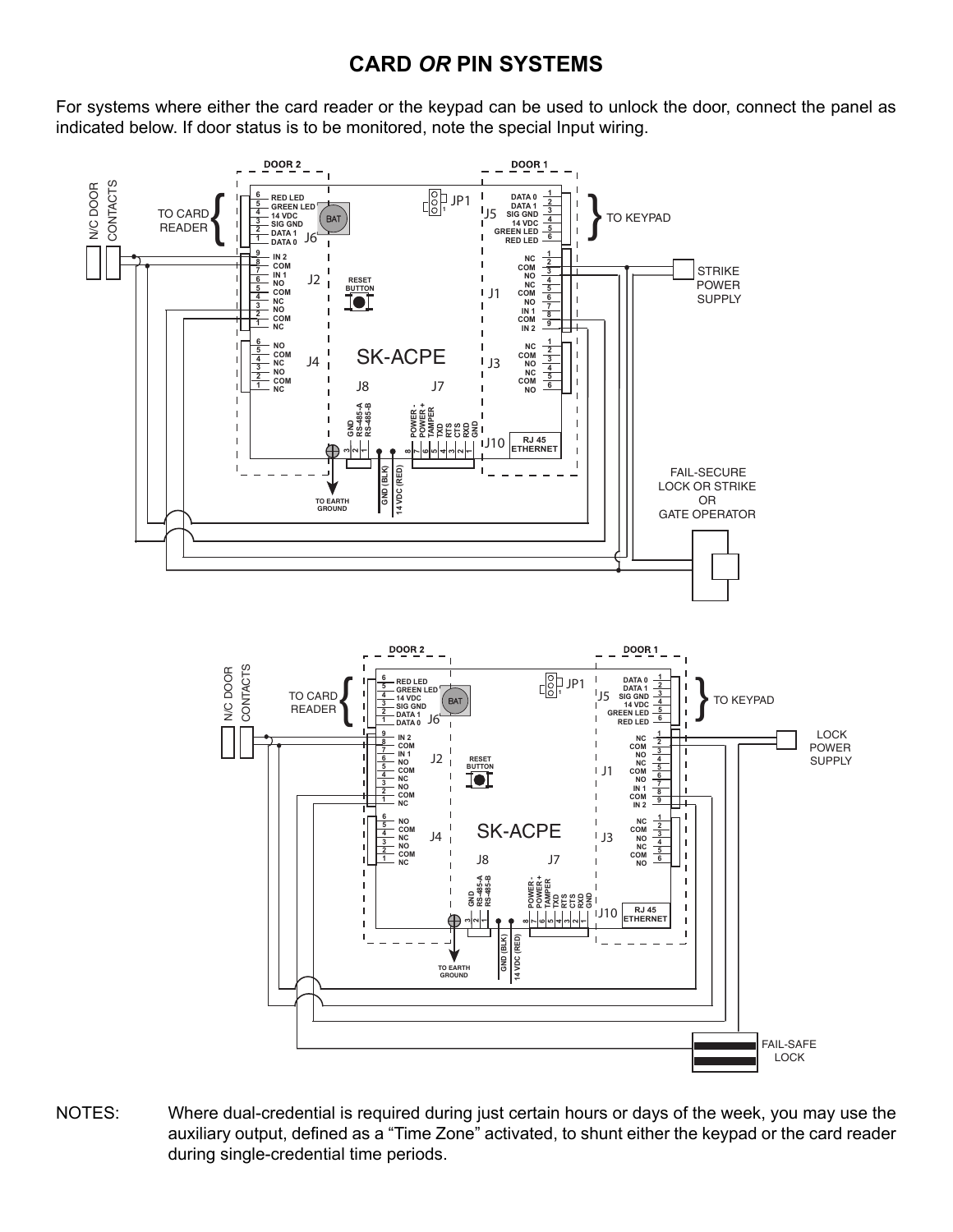#### **CONNECTING SK-KPM or SK-KPS TO THE SK-ACPE**

Connect the keypad wires to the following terminals on J5 or J6:

 $RED$  to  $#4$  (14VDC +) BLACK to #3 (Signal Ground -) GREEN to #1 (Data 0) WHITEto #2 (Data 1) BROWN to #5 (Green LED)

BLUE not used VIOLET " ORANGE " "  $G$ R $F$ Y

#### **PROGRAMMING THE KEYPAD**

#### SETTING THE FACILITY CODE OF THE KEYPAD

- 1. Press the white reset button on the SK-ACPE. The LED on the keypad will begin to flash.
- 2. Press "1" plus "ENTER" on the keypad. This sends the keypad facility code to the panel.**\***
- 3. If a card reader is connected to the same panel, present a card to the reader while the LED is flashing to send the card facility code to the panel.

#### **PROGRAMMING PIN CODES**

- 1. Go to User Manager in SK-NET.
- 2. Click on the "+" sign. A user detail box will appear.
- 3. Enter the User name. Enter the PIN where it says "Card number". Select an appropriate Access Group. Other fields are optional. Click "OK".
- 4. After adding any users, click on the Green Arrow to "Send" users to the system.

**\*** The keypad's default facility code is "000". To use a different facility code, press \* , enter a code from 001-255 and press **#.** Then follow the steps above.



20301 Nordhoff Street, Chatsworth, CA 91311 PHONE (818) 882-0020 • FAX (818) 882-7052 TOLL-FREE (800) 891-0020 www.securakey.com • mail@securakey.com